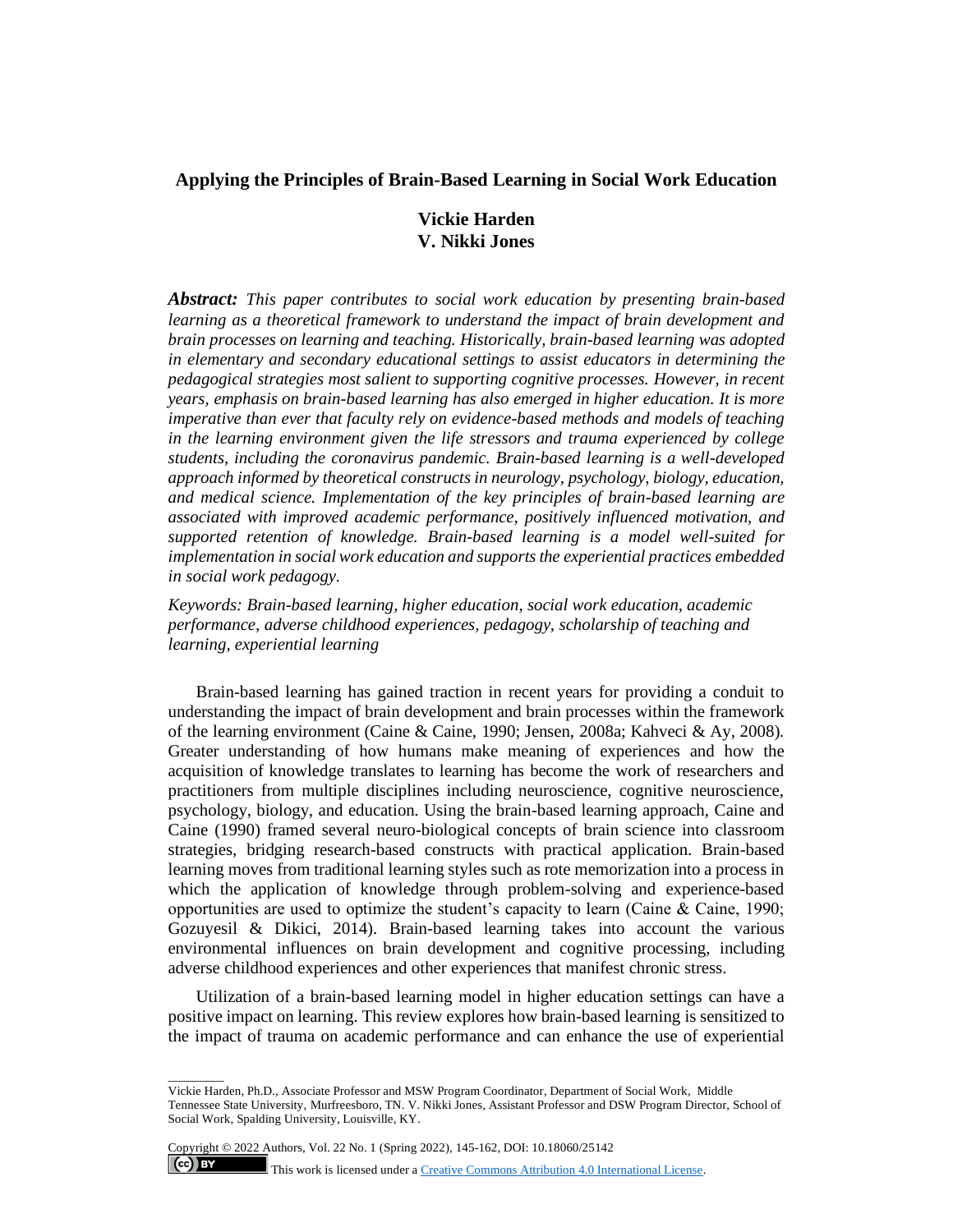activities, particularly in social work programs. College students come to the academic setting with a myriad of strengths, including life experiences that inform their own scholarly work. In recent years, scholarship has increased our understanding of how negative experiences, such as trauma, poverty, racism, and toxic stress, can shape development and learning outcomes for students (Merians et al., 2019; Mersky et al., 2013; Metzler et al., 2017; Montez & Hayward, 2014; Pascoe et al., 2020). The current coronavirus pandemic has further deepened our understanding of the influences of stress on psycho-emotional states and academic performance across disciplines (Romash, 2020). Therefore, it is imperative that educators understand how these potential developmental injuries can create academic barriers for adult learners, including traditional college students and older adults engaged in higher education. Educators can augment their teaching processes by incorporating brain-based learning as a foundational framework for learning in order to better equip adult learners, including those entering the college setting, to achieve their academic goals.

Brain-based learning supports several important concepts of adult learning specifically related to experiential learning through community service and internships. This model identifies meaningful learning opportunities using real-life experiences to enhance academic performance (Winter, 2019). Experiential learning, such as service learning and internships, are noted as reparative in addressing trauma-related learning difficulties as well as enhancing scholarly activities. The emerging dialogue around the impact of brainbased learning to improve academic achievement (Duman, 2010; Gozuyesil & Dikici, 2014) and the implications for adult learning make this theoretical framework useful in social work education.

## **Understanding Brain-based Learning**

Caine and Caine (1990) identified twelve core principles related to brain-based learning and classroom application of the theory (see Table 1). These principles incorporate complex brain processes that implicate the capacity for learning among students. For example, according to principle one, the brain is a parallel processor with thoughts, emotions, and imagination functioning interactively and simultaneously. Therefore, learning actively engages the body's physiological response to environmental factors, emotions, stressors, nutrition, and multiple other factors. Every brain simultaneously perceives and creates parts and wholes where information is organized separately but understood within or as a whole. For this reason, learning involves both focused attention and peripheral perception where information is assimilated in the brain via direct attention and through peripheral sources. Learning always involves conscious and unconscious processes with the brain absorbing much more than is realized with peripheral information entering at the unconscious level. The brain understands and remembers best when facts and skills are embedded in natural spatial memory, such as with high impact practices where students learn by doing followed by reflection on actions (DuFour et al., 2006; Miller at al., 2011). Furthermore, learning is enhanced by challenging experiences and inhibited by threats or perceived threats, such as stress, which inhibits our ability to learn. Learning changes the structure of the brain; however, because the brain is unique, experiences and emotions are integrated differently for each person. These principles from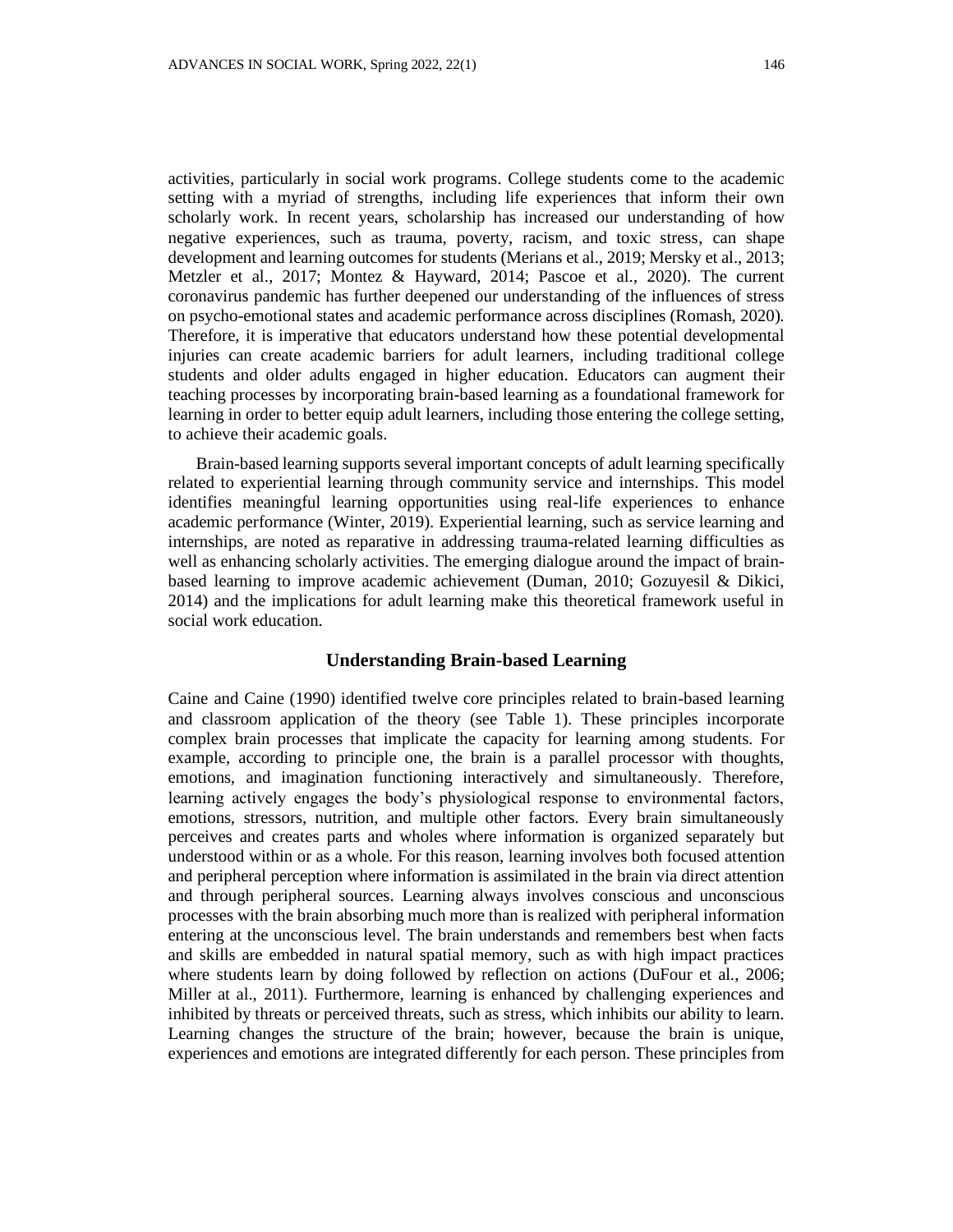Caine and Caine (1990) provide a framework for operationalizing brain-based learning into a classroom setting.

| Principle                                                                                                      | <b>Brief Description</b>                                                                                                                                                                                                                   |
|----------------------------------------------------------------------------------------------------------------|--------------------------------------------------------------------------------------------------------------------------------------------------------------------------------------------------------------------------------------------|
| 1. The brain is a parallel<br>processor.                                                                       | Processes are interactional & concurrent. Thoughts, emotions,<br>memory, imagination interact with other brain processes,<br>social & cultural knowledge.                                                                                  |
| 2. Learning engages the entire<br>physiology.                                                                  | Learning can be facilitated or inhibited by physiological<br>processes, including neural development, nutrition, synaptic<br>interactions, & life experiences such as stress, trauma, as well<br>as safety, peace, happiness, contentment. |
| 3. The search for meaning is<br>innate.                                                                        | The ability to make sense out of our experiences includes<br>processes that latch onto the familiar & search for the<br>unfamiliar as part of human survival. Meaning-making is part<br>of the human experience.                           |
| 4. The search for meaning<br>occurs through patterning.                                                        | Patterning is part of the brain's meaning-making process. The<br>brain integrates $\&$ generates patterns in its resistance to<br>meaninglessness.                                                                                         |
| 5. Emotions are critical to<br>patterning.                                                                     | Emotions & mind-set affect learning. Bias, prejudice, self-<br>esteem, social interaction & expectancy influence the<br>organization of information, recall, & memory.                                                                     |
| 6. Every brain simultaneously<br>perceives & creates parts &<br>wholes.                                        | The hemispheres of the brain are interactive with separate but<br>simultaneous information processing.                                                                                                                                     |
| 7. Learning involves both<br>focused attention &<br>peripheral perceptions.                                    | Information that is paid attention to $&$ that the brain is directly<br>aware of is absorbed as well as information that is "out of the<br>side of the eyes."                                                                              |
| 8. Learning always involves<br>conscious & unconscious<br>processes.                                           | Learning goes behind what we consciously understand. We<br>learn from & remember experiences as well as what we are<br>told.                                                                                                               |
| 9. We have two types of<br>memory: Spatial memory<br>systems & rote memory<br>systems.                         | Spatial memory allows for "instant" memory without the need<br>for rehearsal. This is always engaged $&$ enriches over time.<br>Facts $\&$ specific skills are part of the rote memory, requiring<br>rehearsal to retain.                  |
| 10. The brain understands &<br>remembers best when facts<br>& skills are embedded in<br>natural spatial memory | Interactive experiences shape internal processes $\&$ the social<br>context of learning. Meaning-making occurs via ordinary<br>experiences. Embedding novel with the ordinary enhances<br>learning.                                        |
| 11. Learning is enhanced by<br>challenge & inhibited by<br>threat.                                             | Optimal learning occurs via appropriate challenge, but when<br>overstressed, learning is impeded.                                                                                                                                          |
| 12. Each brain is unique.                                                                                      | The integration of emotions, senses, $\&$ our understanding of<br>experiences is unique to the person. The process of learning<br>changes the structure of the brain.                                                                      |

Table 1. *Principles of Brain-based Learning* (Caine & Caine, 1990)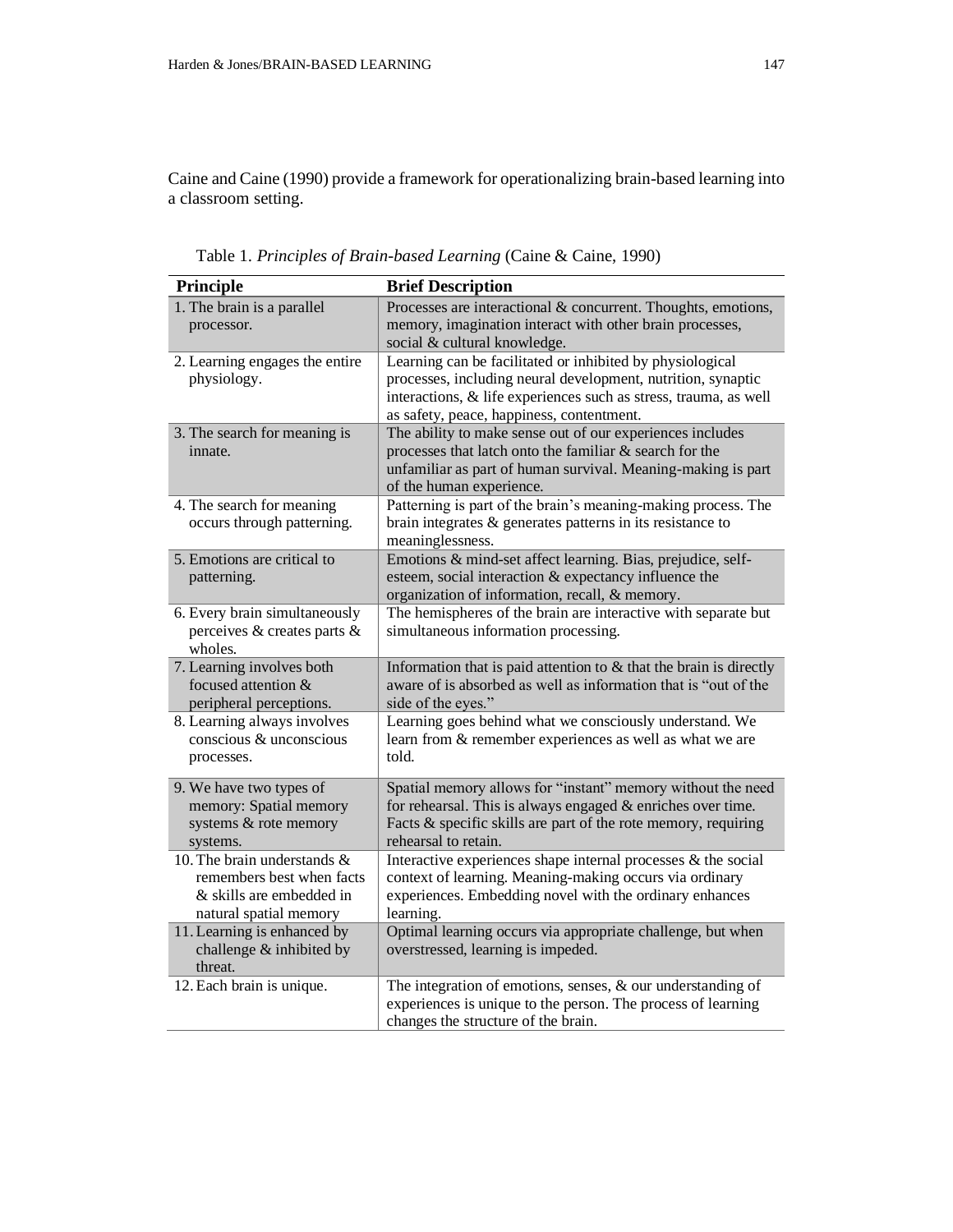Fogarty (2009) recommended four cornerstones of brain-compatible classrooms: teaching for thinking, teaching of thinking, teaching with thinking, and teaching about thinking. This framework addresses climate, instructional skills, interactions, and reflection. All of these elements are critical to teaching and learning. Ozden and Gultekin (2008) further explicate that in brain-based classrooms students learn about the thinking process and how to use thinking through three phases: orchestrated immersion, related alertness, and active processing. In immersion, students learn how to make the gist of a topic meaningful while active processing speaks to meaningful learning experiences. Active processing also includes students' evaluation of context, emotions, physical environment, process, and organization. Relaxed alertness involves challenging students to take risks within a safe learning environment in order to establish connections between old and new knowledge. All three of these processes encourage exploration and inquiry among students (Ozden & Gultekin, 2008). The incorporation of brain-based learning can be accomplished in a variety of ways. This includes written reflection papers, small group collaborations, service activities that connect to course topics, and self-care modules to encourage the reduction of anxiety and production of a safe learning environment (Winter, 2019).

#### **Stress and the Learning Environment**

Students bring the residual effects of adverse childhood experiences and chronic stress into the classroom, and these stressors contribute to difficulty engaging students in learning activities and may contribute to poor academic achievement. The recent pandemic has exacerbated the already demanding lives of college students, and possibly impacted cognitive functioning (Boals & Banks, 2020). Students reported numerous stress-related issues such as social isolation, job loss, abuse from family members upon returning home from college, added caregiving responsibilities, and worries about their own health (Chierichetti, 2021; Mahdy, 2020; Thukral et al., 2020). Specific to social work students, many chose the profession due to their own trauma-related life experiences (Copeland et al., 2021). Social work students have a higher rate of adverse childhood experiences than students in other majors (Branson et al., 2019; Thomas, 2016). Social work students may be exposed to trauma vicariously via classroom role-plays, case scenarios, and through the practicum experience. While these in-vivo experiences are cornerstones to social work education, they can also serve as vicarious trauma experiences for some students (Knight, 2010; Zosky, 2013). This, in turn, adds to emotional, physical, and psychological risk factors experienced by students with adverse childhood experiences, including early burnout (Copeland et al., 2021).

Given the prevalence of stressors and academic demands faced by  $21<sup>st</sup>$  century college students, the concept of relaxed alertness, which is a key process of brain-based learning that identifies moving the brain's activity from survival mode to a calm, adaptive state imperative to the learning process, is of particular relevance to the higher education setting (Caine, 2000; Pascoe et al., 2020). Students struggle with attaining relaxed alertness for several reasons. Sleep deprivation, depression, anxiety, and stress are common, cooccurring psychosocial issues that can negatively influence alertness, academic performance, well-being, and field performance (Hershner & Chervin, 2014; Song &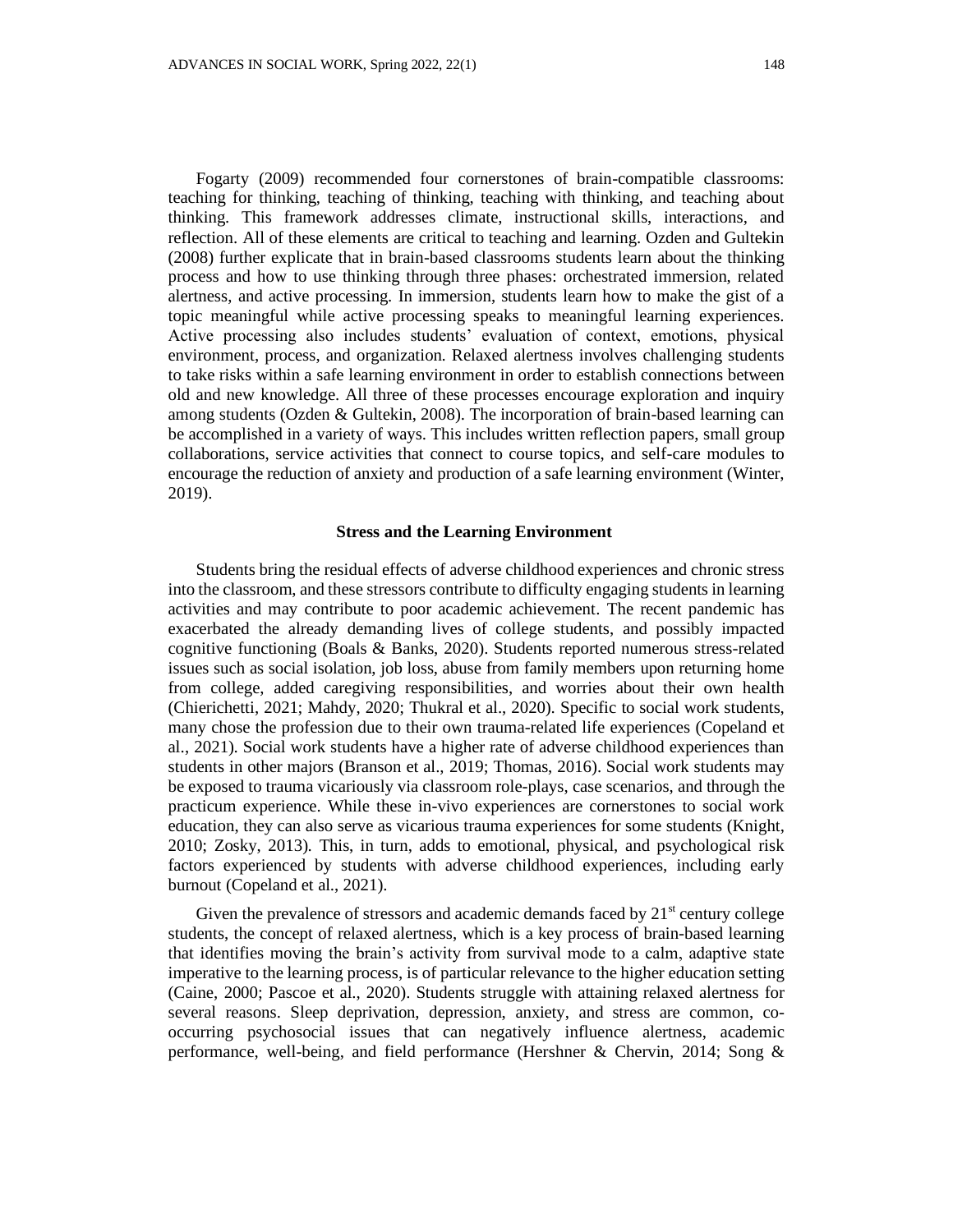Lindquist, 2015). Mitigating these psychosocial issues, particularly anxiety and stress, that sometimes accompany the academic environment, especially for students with negative classroom experiences or significant life stressors, increases opportunities for learning. Gozuyesil and Dikici (2014) further explained that relaxed alertness encourages a safe emotional and social space that reduces brain activity related to potential threats and opens the brain up for intellectually challenging learning opportunities. Promoting academic rigor in the classroom in a manner that does not induce unwarranted stress and fear can shape successful academic performance and provide an enriched classroom experience where prior acquired knowledge is reinforced and novel concepts are introduced (Samur & Duman, 2011).

#### **Creating Meaningful Learning Experiences**

The development of meaningful learning experiences underpins brain-based learning as a model relevant to higher education settings, particularly when an experiential approach is warranted as with social work education (Caine & Caine, 2006a; Jensen, 2008b). From the brain-based learning perspective, meaningful experiences are embedded into curriculum. The result for students is an enriched understanding of course content from an operational, or skill-based perspective (Caine & Caine, 2006b). Purposeful construction of meaningful learning involves delivering new information or knowledge in a way that connects to previous experiences and supports a shift in perception about how a student sees and experiences the world (Caine & Caine, 2006b; Kahveci & Ay, 2008). A clear example of meaningful learning is service learning in which students complete community service projects connected to course content. For example, a study of geriatric caregiving might be accompanied by a community-based project in which students shadow home health workers. As described by Nwokah and Leafblad (2013), service learning enables students to benefit from "new and multisensory experiences" and participate in activities to acquire new skills (e.g., "social skills, higher order conceptualization, and information processing") in a novel environment that is more likely to increase memory and consolidate learning experiences (p. 71). Other options to increase engagement and motivation are integrative learning or the inclusion of course learning objectives that advance reflective thinking about lived experiences.

The interdisciplinary nature of integrative learning makes it both relevant and appealing to social work educators and students, particularly non-traditional students who have life experiences to bring into the classroom (Dinmore, 1997). Adult learners do not come to the classroom as a blank slate. Rather, they build upon constructed knowledge informed by experiences. These experiences are a vital starting point for the educator and engage the learner in the process more readily than a lecture style of imparting knowledge onto the learner (Taylor, 2006). In this process, the integrative learning process takes place. A crucial part of meaningful learning is the immersion process that occurs when the realworld is integrated into the learning environment (Caine & Caine, 1990; Samur & Duman, 2011). Duman (2010) explained that through experiences and physical activity synaptic links between neurons are strengthened, causing physical changes to the brain. These changes involve basic stimulus response systems, and are, at their very essence, the process of learning.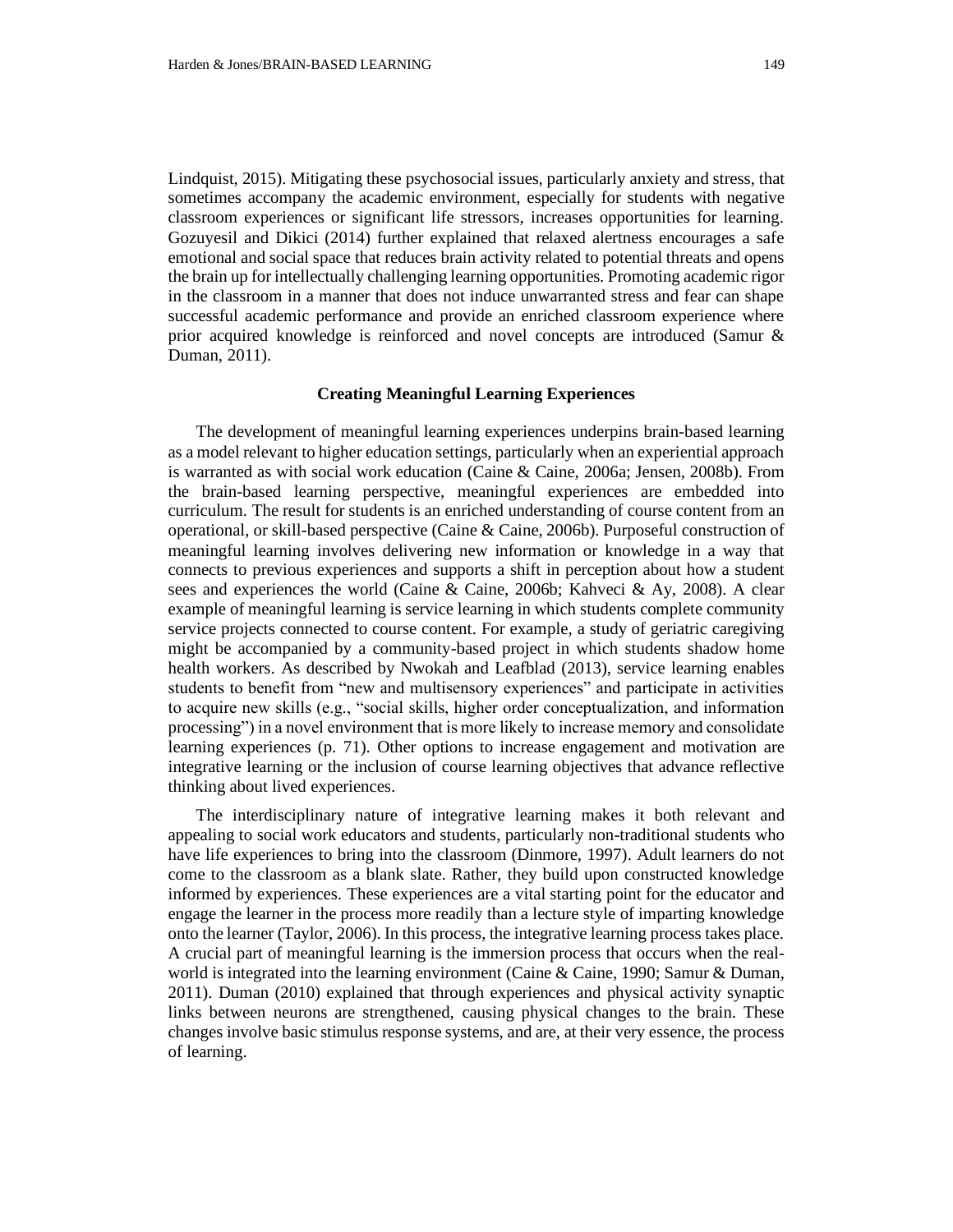#### **Learning and the Neurobiology of the Brain**

Fundamentally, learning is biological and connected to physical changes in the brain, including the strengthening of neural networks within the brain (Zull, 2002). Learning is a process in which connections are made within the brain's networks and information is synthesized and stored (Moffett & Fleisher, 2013). The learning process occurs with initial arousal via the brainstem, which governs the flow of information within the body. Further involved in the learning process is the limbic system including the hippocampus, which controls emotions, generates meaning-making, and influences memory origination. Another area implicated in this process is the prefrontal cortex that controls executive functions including higher-order thinking, problem-solving, planning, and purposeful action (Caine & Caine, 2006a; Schreiner et al., 2013). The cerebellum functions as the motor area of the brain where actions are controlled, including writing and speaking. Connections between learning processes and the outside world occur through this region of the brain. Neural networks help the brain to make transitions and assign meaning to experiences. Two unique aspects of brain functioning related to learning include pruning and plasticity. While pruning involves the deletion of unused synapses to make room for new connections, plasticity allows for adaptations and change (Schreiner et al., 2013). All of these functions impact the learning process. Injury to any of these brain areas can negatively impact learning, including the ability to acquire new knowledge, build upon current knowledge, and relate knowledge to experience.

The brain continues to change into adulthood, and the process of learning continues to shape neurological changes to the brain. These changes include strengthening and forming neurological connections between cells that shape the brain's structure. This, in turn, serves to shape and modify behavior (Dam, 2013). Understanding brain processes is pivotal to human learning. Today's world is fast-moving and rapidly changing, requiring that knowledge adapt to this rapid pace (Fischer, 2009). The brain-based learning approach can aid educators in understanding how the brain is naturally constructed to optimally learn, such as helping educators discern which teaching strategy is best suited for a particular learning objective based on our knowledge of how the brain works (Jensen, 2008b). Additionally, understanding the influence of trauma and toxic stress on brain development and students' reception to instructional scaffolding can assist educators in shifting the classroom environment to mitigate undue stress or triggering events. Providing feedback on low-impact assignments early in the semester from which students can build into more complex work is one example of using scaffolding that can serve to reduce stress related to academic performance.

#### **Adverse Childhood Experiences, Toxic Stress, and Learning**

According to Jensen (2008a), social conditions impact brain development and brain activity. For example, childhood trauma can lead to maladaptive behavioral manifestations that impact health and learning (Bethell et al., 2014). Adverse childhood experiences can negatively impact adult health (Bryan, 2019; Montez & Hayward, 2014) as well as decrease academic achievement due to worsening mental health (Karatekin, 2018) and substance misuse (Loudermilk et al., 2018). The Adverse Childhood Experiences (ACEs) study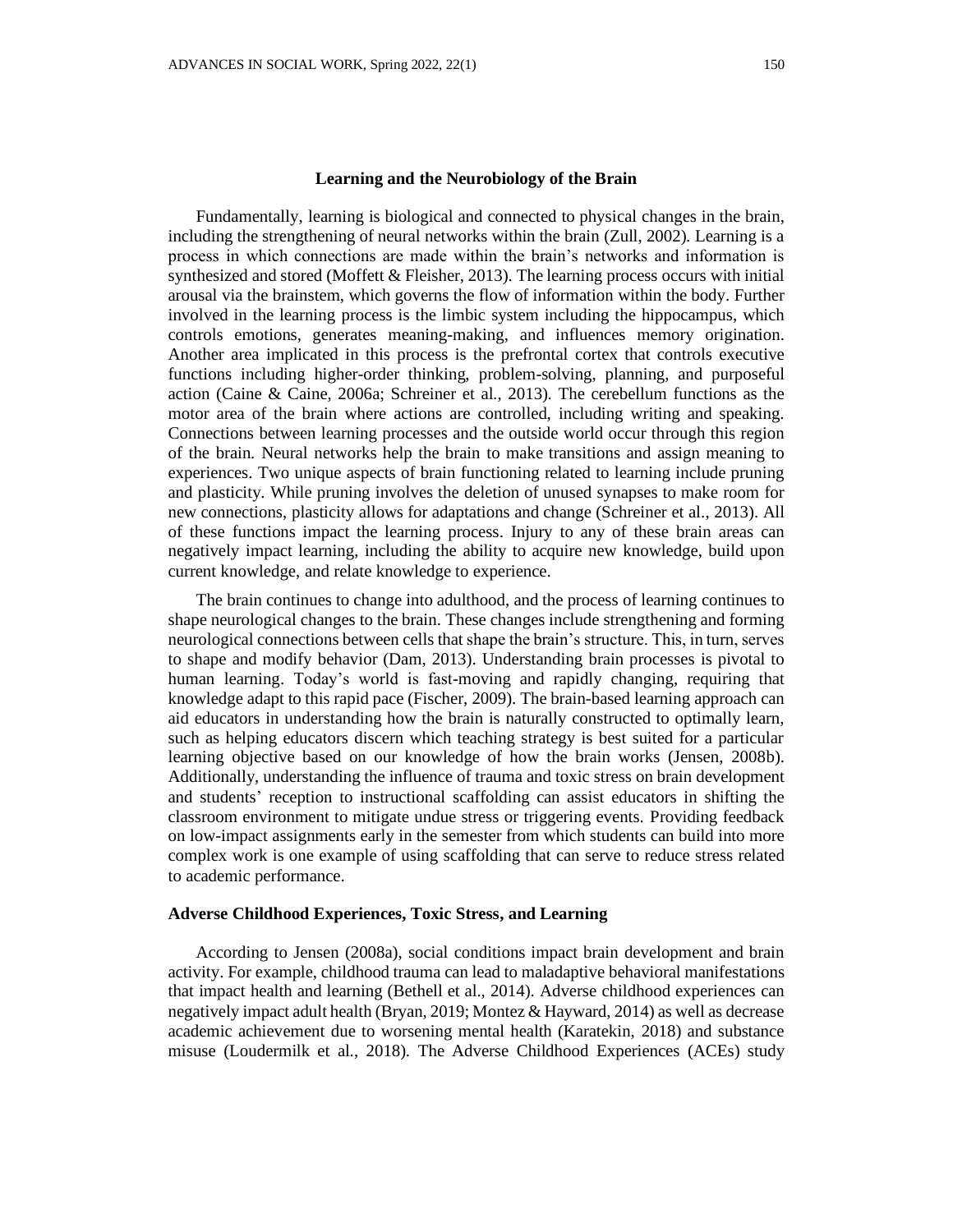(Felitti et al., 1998) set the stage for a deeper understanding of the effects of childhood trauma and toxic stress on multiple domains, including physical health, mental health, and cognitive development (Dunn et al., 2016; Merrick et al., 2017; Mersky et al., 2013). Toxic stress is of particular concern to the learning process and negatively affects healthy development in children due to the long-term activation of the stress-response system. The toxic stress response is directly connected to adverse childhood experiences and prolonged exposure to adverse conditions, such as physical and emotional abuse, chronic neglect, caregiver substance misuse and mental illness, and family violence without the balance of supportive adults (Center on the Developing Child, n.d.). Chronic stress may or may not be connected to adverse childhood experiences but has an even deeper effect on the learning environment and students' cognitive abilities, concentration, and engagement in positive social and academic experiences (Jensen, 2008a). Chronic stress is triggered by exposure to long-term environmental factors such as combat, caring for a chronically ill family member, or threats experienced over a long period of time (Miller et al., 2007). Emotional responses such as fear and helplessness influence executive functioning, namely reducing the learner's decision-making capacity and ability to problem-solve and attain goals (Caine & Caine, 2006a). These responses are particularly concerning as universities and students maneuver within the sociocultural shifts precipitated by life stress such as the coronavirus pandemic.

The social environment in which the academic experience is couched influences students' capacity to engage in the learning process. These interactions and experiences are expressly influenced by and influence brain development and activity. In other words, prior experiences help shape the brain, current circumstances reinforce the neuro-biological processes within the brain, and the brain is altered daily by every experience encountered (Jensen, 2008a). However, through responsive educational practices, such as brain-based learning, the life trajectory of students can be positively changed. For example, Montez and Hayward (2014) found that higher levels of education extended life expectancy for adults from disadvantaged backgrounds comparably or better than adults from advantaged childhoods with low education levels.

# **Effectiveness of the Brain-based Learning Model**

Brain-based learning is a model with scholarly support, further concretizing its potential role in contemporary academic environments. Researchers have found that brainbased learning contributed to significant differences or higher mean scores on retention tests between a brain-based learning group and a control group (Ozden & Gultekin, 2008); improved student learning outcomes in a sample of high school seniors (Lidiastuti et al., 2020); increased listening and vocabulary skills and retention among business students (Salem, 2017); and was more effective in increasing high school students' achievement, attitude, and motivation in comparison to the control group (Uzezi & Jonah, 2017). A metaanalytic review of 31 research studies on brain-based learning found a medium effect size and noted that the model produced better results related to academic achievement than traditional teaching methods (Gozuyesil & Dikici, 2014). A study of 102 students randomly assigned to a brain-based learning group or traditional teaching methods noted that brainbased learning, which included relaxed alertness, immersion and active processing,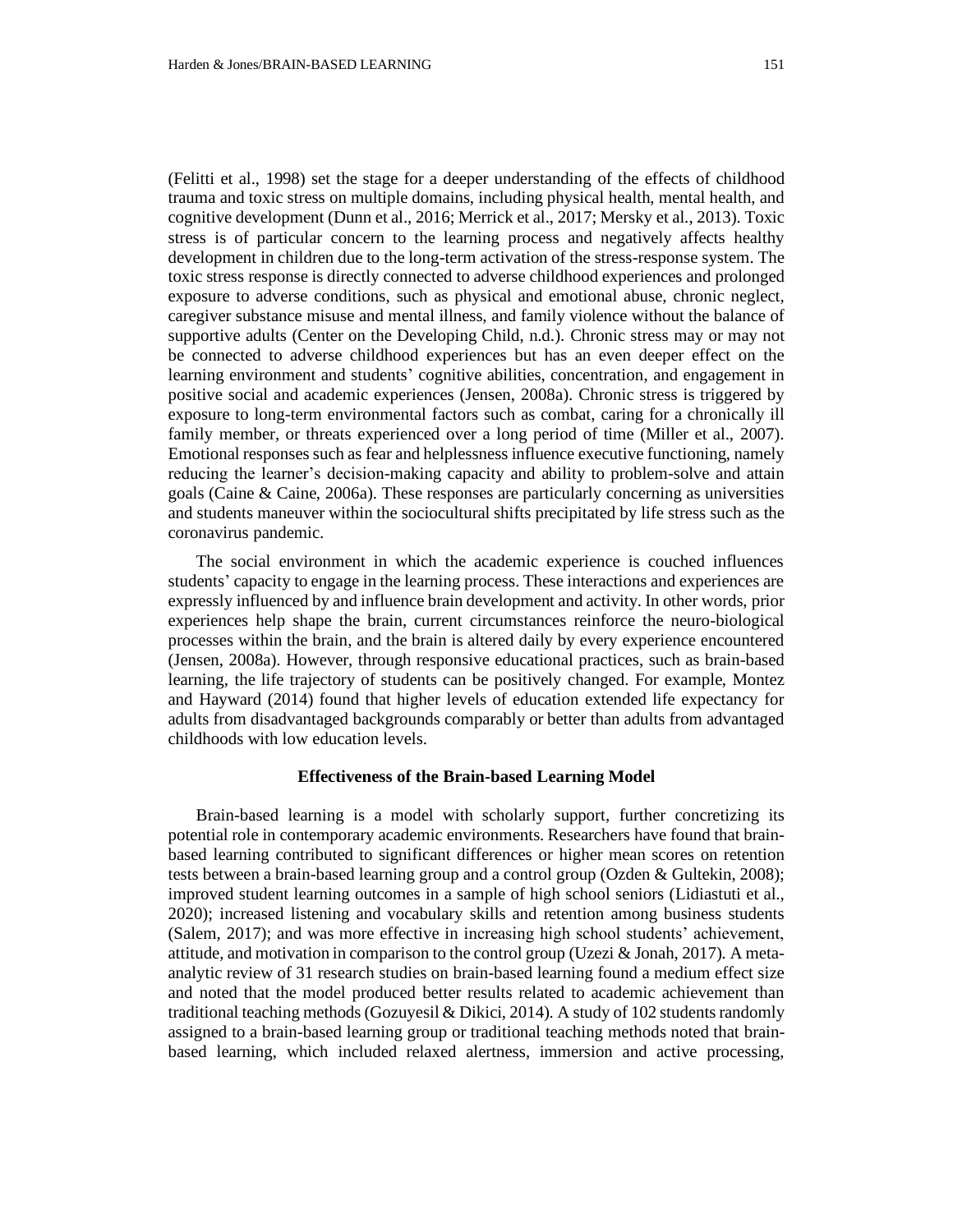improved academic achievement and promoted a positive attitude about learning among participants (Samur & Duman, 2011).

A study by Akyurek and Afacan (2013) further indicated that brain-based learning activities positively influenced motivation among a cohort of eighth-grade students where brain-based learning methods were employed. Results indicated that students' motivation and attitude toward science and technology were positively impacted. However, in a personal reflection on classroom experiences, Caine (2000) noted that "taking neuroscience into the classroom is challenging…People are too complex, individuals too unique, and contexts too unpredictable" (p. 61). The author further postulated that an integrated approach that included brain research coupled with instructional models provided a positive teaching approach.

Specific to higher education settings, an interest in the concepts related to brain-based learning has reemerged. The transition to online instruction has been accelerated by the pandemic. Winter (2019) found that brain-based learning provided a framework for online teaching. However, faculty in higher education may not be as informed about the brainbased learning approach as elementary and secondary educators. Using concepts related to brain-based learning in an asynchronous setting provides additional engagement opportunities. This includes using collaborative groups to complete tasks, using discussion boards as safe zones in which students can share ideas, and providing consistent feedback to alleviate stress or anxiety related to performance in online courses (Winter, 2019). In online and traditional higher education settings, brain-based learning moved faculty from the role of lecturer to a partner in the learning process (Sesmiarni, 2015). Coupled with the experiential aspects and emphasis on motivation, brain-based learning is well-suited for higher education. Three specific areas of brain-based learning that complement teaching in the college classroom includes the incorporation of life experiences, motivation, and service learning.

### **Life Experiences, Motivation, and Experiential Learning**

Brain-based learning offers implications for student life experiences and motivations toward learning and experiential learning. Meaningful learning experiences, motivation, and the incorporation of experiential learning play a role in successful academic performance among adult learners and are core to social work education. Each of these aspects of the learning environment are influenced by prior life experiences of the learner. Additionally, attuning to motivation and including meaningful learning can help students improve opportunities for academic performance, in spite of the manner in which traumatic events may have affected their ability to successfully maneuver the academic environment. In delivering course material, educators should consider the uniqueness of each student's learning capacity, how the brain processes information, and how individual life experiencessuch as trauma impact students' capacity to process information and engage in the process of learning (Caine & Caine, 2006a; Cozolino & Sprokay, 2006; Taylor, 2006). Environmental stress, including stress related to the academic setting, affects students' ability to learn new information and assimilate knowledge. While brain development is a life-long process and learning increases synaptic activity, the prefrontal cortex of young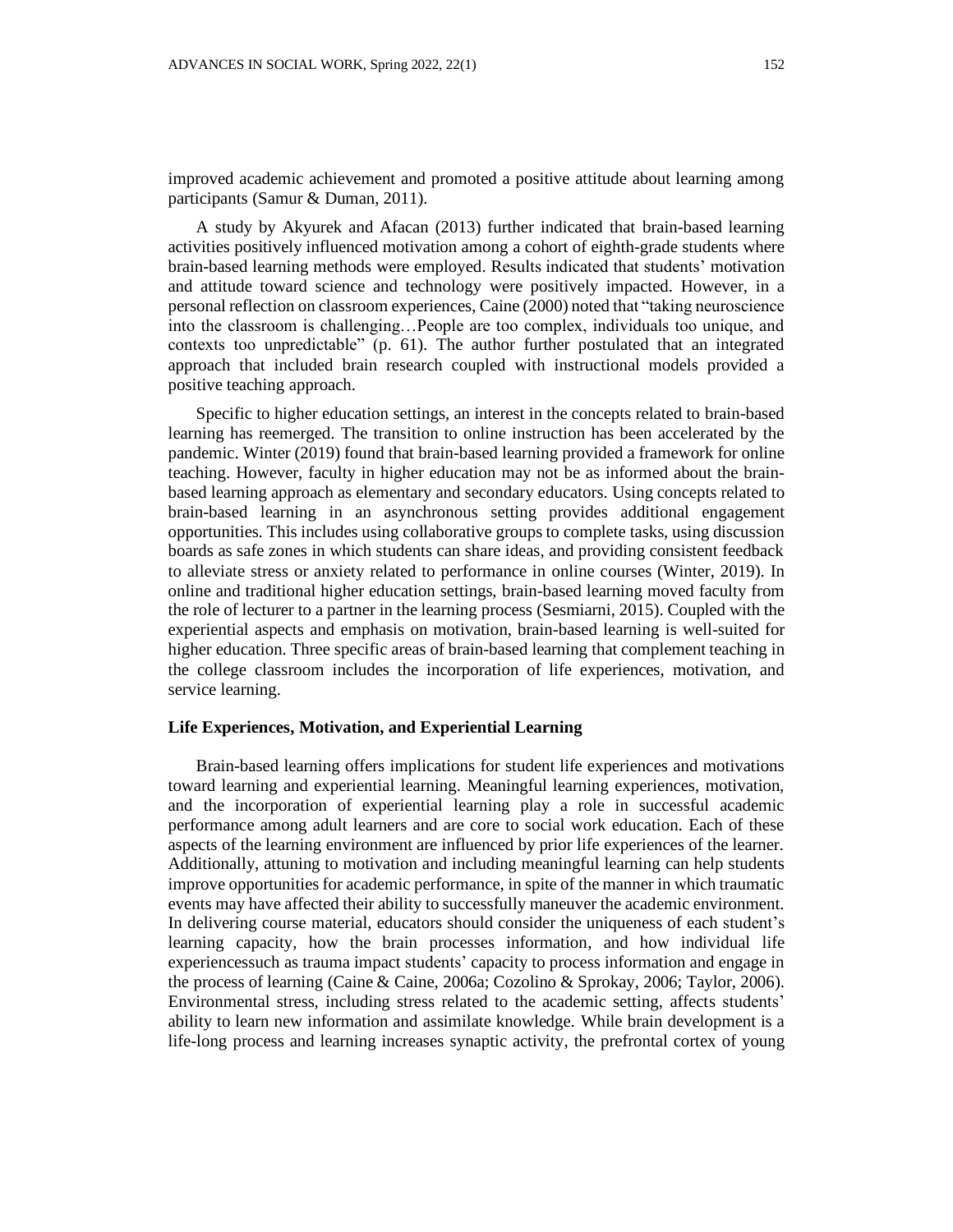adults has not fully formed and executive functioning has not reached an optimal state (Kolb et al., 2012). Furthermore, negative life experiences can delay the development and maturity of young brains. Exposure to environmental events including alcohol and drug use, stress, and relationship discord impact the development of the prefrontal cortex (Kolb et al., 2012). Additionally, adverse childhood experiences impact motivation, self-esteem, and education attainment into adulthood (Arnekrans et al., 2018; Merians et al., 2019; Metzler et al., 2017; Tetzner et al., 2016). These negative early childhood exposures negatively impact healthy brain development and the capacity to learn. Two key findings that influence motivation specific to learning among college students are a sense of control and personally important content (Moffett & Fleisher, 2013). From the context of brain processes, information that is perceived as important receives attention, and information perceived as unimportant is culled out (Moffett & Fleisher, 2013).

Adult learners appreciate teaching and learning when they feel a sense of ownership. Providing students with some control over their choices and having a personal connection to those chosen experiences enhances motivation to learn in and outside of the classroom. Motivation is further enhanced by the use of experiential activities endorsed within a brainbased learning environment, which can mitigate the negative effects of chronic stress and build resilience. For example, motivation among adult learners is heightened through curiosity and through making connections across past, present, and future experiences and individualized feedback (Bărbieru, 2019). The development of meaningful learning experiences (i.e., immersion) has been noted as a key concept in brain-based learning (Nwokah & Leafblad, 2013). Service learning combined with classroom instruction provides a practical application of immersion. Experiential learning, such as practicums and internships prevalent in social work education, are often chosen by students due to a personal connection to the mission of the organization or a particular client population. As Askeland (2003) described, experiential learning bridges the knowing what (i.e., theories) and applying how (behaviors) that is essential to adult learners. Service learning is optimal for creating new learning experiences and destabilizing existing knowledge, which further challenges the student (Nwokah & Leafblad, 2013). Service learning for college students brings about novel situations in which brain development can thrive and supports the core concepts of brain-based learning (Nwokah & Leafblad, 2013). Experiential learning provides an opportune medium by which to integrate brain-based learning concepts.

Brain-based learning considers the integration of strategies that deepen learning. For example, Findlay (2012) proposed a brain-based learning approach that entailed 14 factors to consider when attempting to design a technology-based environment for millennial students. Technology-based learning has become a mainstay as a result of modifications to the learning environment due to COVID-19. Some of these cognitive neuroscience learning factors include using cognitive neuroscience learning theories to inform teaching, designing instruction based on brain research, recognizing the multitasking abilities of students, and using mnemonic devices in instruction (Winter, 2019). Findlay (2012) also recommended nano-teaching with student-teacher role reversal, as well as using students' mobile technology in order to facilitate motivation and learning.

Experiential and brain-based learning may also serve as a restorative or reparative process for students who have experienced toxic stress. Educators cannot ignore the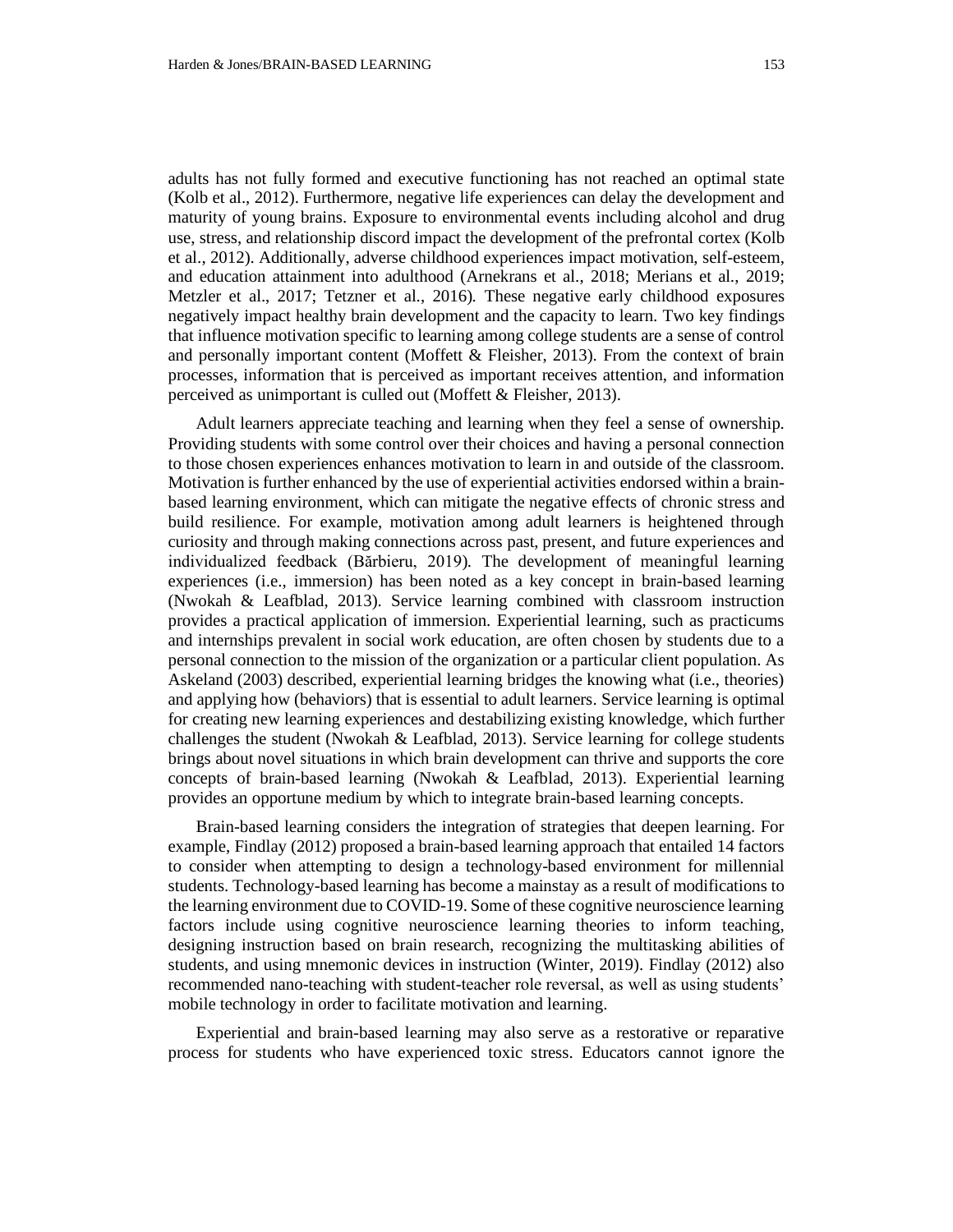potential impact of chronic stress, anxiety, or toxic stress brought on by adverse childhood events on students' academic performance. In light of the negative impact of stress on learning, Freeman and Wash (2013) offer strategies for college teaching using brain-based learning approaches that emphasize safety, relevance, and an enjoyable experience as primary to the learning experience. Additionally, experiential learning was identified as key to successful teaching using brain-based learning approaches (Freeman & Wash, 2013).

#### **Implications for Social Work Education**

This article reviews the core components of brain-based learning theory and contributes to research and methods by which to implement the concepts of this theory within a framework for higher education, and more specifically, social work education. Social work education relies on immersive service learning and internship experiences. The brain-based learning approach provides faculty with tools to remediate specific stressors and burnout inherent in the helping professions and experienced by social work students. Based on the core principles of the approach, the classroom setting itself, stability of the learning environment, and the way information is presented become part of the instructor's tools to encourage balance between academic challenge and the "down-shifts" described by Caine and Caine (1990). The brain-based learning approach within an academic environment, when attuned to the effects of adverse childhood experiences and toxic stress, provides educators with an opportunity to better prepare to teach students with various learning capacities, strengths, and limitations. This level of preparation by faculty is necessary to address students' stressors that increased dramatically during COVID-19. Students are experiencing higher levels of psychosocial stress related to normative life events and the uncertainty introduced by the pandemic (Chierichetti, 2021).

Attuning to students who are impacted by chronic stress via adverse childhood experiences or modern-day life circumstances via brain-based learning techniques fits within the social work education pedagogy. Brain-based learning can be incorporated into social work education in numerous ways. The foundation of experiential learning via internships, practicums and volunteerism embedded into social work education complements the core concepts of brain-based learning. Additional ways brain-based learning can be incorporated into social work education includes the use of individual and small group reflective exercises, role plays that immerse students through simulations of real-life case studies, and projects that connect course content to community-based experiences. The brain-based perspective provides a framework for instructors to incorporate an understanding of the ways in which students experience triggers and toxic stress as part of experiential work inherent in social work education.

From a social justice perspective, these experiences can serve as macro-level change activities benefiting the student as well as the community. The real-life scenarios often incorporated into social work classroom settings are fundamental to the brain-based learning approach and help students with retention of new material, practice of specific skills, and build on current knowledge (Winter, 2019). Recommendations for online and traditional classroom interactions include mixing short, 15-minute lectures with role plays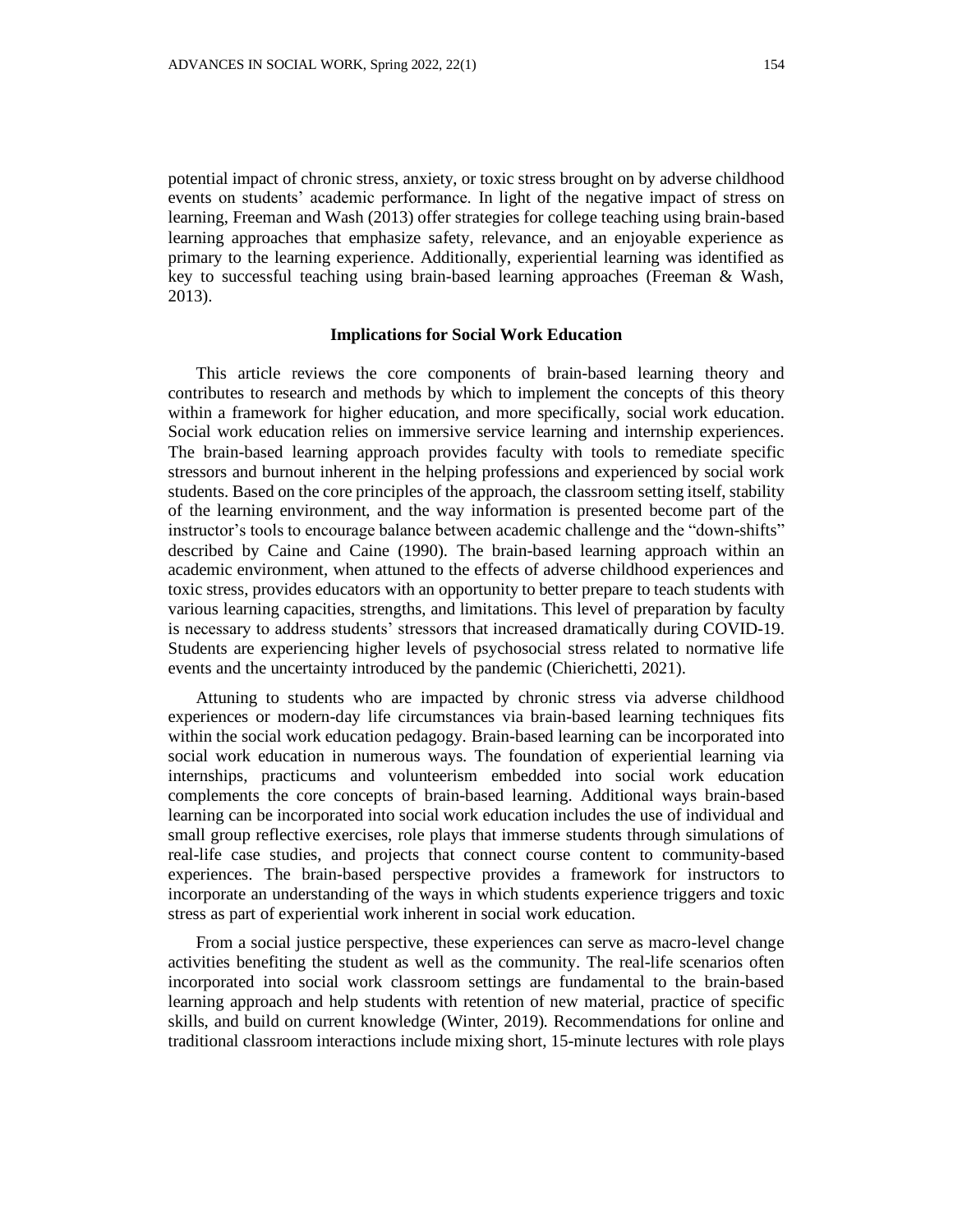or tactile activities (Freeman & Wash, 2013; Nwokah & Leafblad, 2013). While these types of activities are common in the social work classroom, instructors may not recognize the ways in which chronic and toxic stress impede student achievement and performance in field and experiential activities. Brain-based principles and potential learning activities from a social work education perspective are described in Table 2.

| Principle                                                                  | Application in social work education                                                                                                                                                                                                                                                                                                                                                                                                                                                                  |
|----------------------------------------------------------------------------|-------------------------------------------------------------------------------------------------------------------------------------------------------------------------------------------------------------------------------------------------------------------------------------------------------------------------------------------------------------------------------------------------------------------------------------------------------------------------------------------------------|
| 1. The brain is a<br>parallel processor.                                   | Teaching of theory is operationalized into techniques $\&$ experiences<br>specifically orchestrated by the instructor & followed into the field<br>education experience. Role plays & simulations are followed by<br>reflective exercises in which students explore their own emotional<br>responses to activities.                                                                                                                                                                                   |
| 2. Learning engages the<br>entire physiology.                              | Self-care is actively embedded into the learning environment.<br>Developmental stages of students is viewed from a life-span<br>perspective & incorporates all phases of adult development as part<br>of course delivery.                                                                                                                                                                                                                                                                             |
| 3. The search for<br>meaning is innate.                                    | Educators should provide stability $\&$ a culture of safety balanced<br>with newness $\&$ novelty. Activities must be meaningful $\&$ provide<br>opportunities for students to connect classroom activities, field<br>experiences $\&$ their own life experiences to the learning process.<br>Taking field cases into the classroom for dissection from student $\&$<br>educator perspectives provides this opportunity.                                                                              |
| 4. The search for<br>meaning occurs<br>through patterning.                 | Course content is delivered that provides opportunities for<br>patterning. This means that students have opportunities to create<br>meaning through themes that resonate with their own lives $\&$<br>experiences. Student-developed case scenarios & problem-solving<br>activities provide these opportunities.                                                                                                                                                                                      |
| 5. Emotions are critical<br>to patterning.                                 | Educators should incorporate ways in which students explore their<br>own reactions & responses to material, activities & experiential<br>learning. Establishing a learning environment that encourages<br>curiosity, mutual respect, & cooperative learning is paramount. This<br>includes embracing the students' professional & personal<br>experiences as important to the learning process. Learning from<br>students as well as teaching promotes a mutually reciprocal learning<br>environment. |
| 6. Every brain<br>simultaneously<br>perceives & creates<br>parts & wholes. | Field / internship experiences provide an excellent opportunity for<br>engaging students in interactive brain processing. The cumulative<br>effect of classroom instruction coupled with experiences in the field<br>make these connections. However, the process must be encouraged<br>$\&$ supported by the field instructor $\&$ field supervisor working in<br>sync to support the operationalization of skills practiced in the<br>classroom setting.                                            |

Table 2. *Application of Brain-Based Learning in Social Work Education*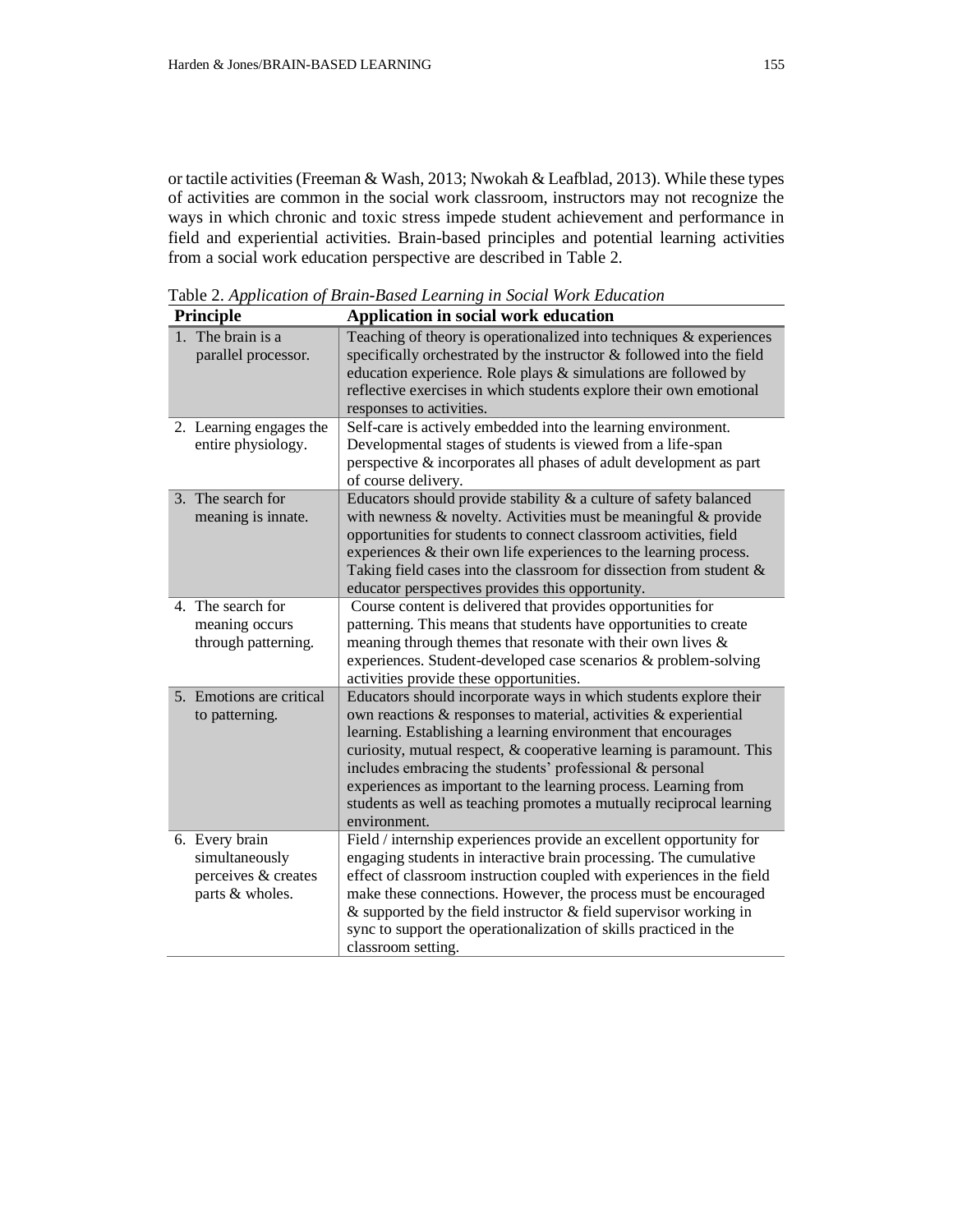| Principle                                                                                                                 | Application in social work education                                                                                                                                                                                                                                                                                                                                                                                                                                                                                                                                                                                                      |
|---------------------------------------------------------------------------------------------------------------------------|-------------------------------------------------------------------------------------------------------------------------------------------------------------------------------------------------------------------------------------------------------------------------------------------------------------------------------------------------------------------------------------------------------------------------------------------------------------------------------------------------------------------------------------------------------------------------------------------------------------------------------------------|
| 7. Learning involves<br>both focused<br>attention &<br>peripheral<br>perceptions.                                         | Supporting the peripheral learning process may include using<br>creative $\&$ interdisciplinary activities that stretch beyond the<br>traditional curriculum. An interdisciplinary example was a<br>partnership between social work & media arts in which social work<br>students engaged in reflections of their reactions to photographs<br>related to social justice issues in the community. Educators can also<br>initiate check-in processes in which students make connections<br>between their emotional state, physical state, $\&$ cognitive readiness<br>for class.                                                            |
| 8. Learning always<br>involves conscious &<br>unconscious<br>processes.                                                   | Ensuring that activities are embedded in which students process<br>their own behavior, how they are interacting in the learning<br>environment, & learning style. Providing opportunities for students<br>to guide the learning process, encourage meaning-making, $\&$<br>ownership of academic success. Activities to promote this may<br>include the use of metaphors to recapitulate course content, $\&$<br>developing course content that students present to the class or field<br>agency.                                                                                                                                         |
| 9. We have two types<br>of memory: Spatial<br>memory systems &<br>rote memory<br>systems.                                 | Connect fact with experiences & emotions. Adding queries related<br>to how the student experienced the classroom activity, and<br>examining their impressions & emotional responses to case studies<br>framed by theory & factual information to solidify the spatial & rote<br>memory processes.                                                                                                                                                                                                                                                                                                                                         |
| 10. The brain<br>understands &<br>remembers best<br>when facts $&$ skills<br>are embedded in<br>natural spatial<br>memory | Experiential learning via simulations that are close to real-life<br>situations, demonstrations & field experiences promote spatial<br>memory. Educators & students can engage in role plays, watch<br>enactments of treatment sessions, attend community action events,<br>participate in policy & advocacy activities, & connect these to<br>curriculum.                                                                                                                                                                                                                                                                                |
| 11. Learning is enhanced<br>by challenge &<br>inhibited by threat.                                                        | Educators should encourage relaxed alertness in the classroom<br>setting. Challenging material is best learned when balanced by the<br>capacity to think clearly. High stress settings promote the down-shift<br>or narrowing of the perceptual field, lessening the opportunity for<br>learning. Settings that are not challenging enough also lessen the<br>opportunity for learning. This balance between too much & not<br>enough challenge can be difficult to meet. Educators should strive<br>for high challenge, low threat classroom environments.                                                                               |
| 12. Each brain is unique.                                                                                                 | Educators should prepare to teach using a multi-faceted approach.<br>Integrating an individualized teaching practice is complex.<br>However, using multiple methods of exploring material, engaging<br>students, & presenting course curricula supports a brain-based<br>approach. This should be underpinned by reflective practice,<br>attunement to student's emotional states, readiness for learning, &<br>triggers that may coincide with experiential learning practices.<br>Allowing room for exploration of the emotional aspects of social<br>work education promotes the brain-based approach & uniqueness of<br>each student. |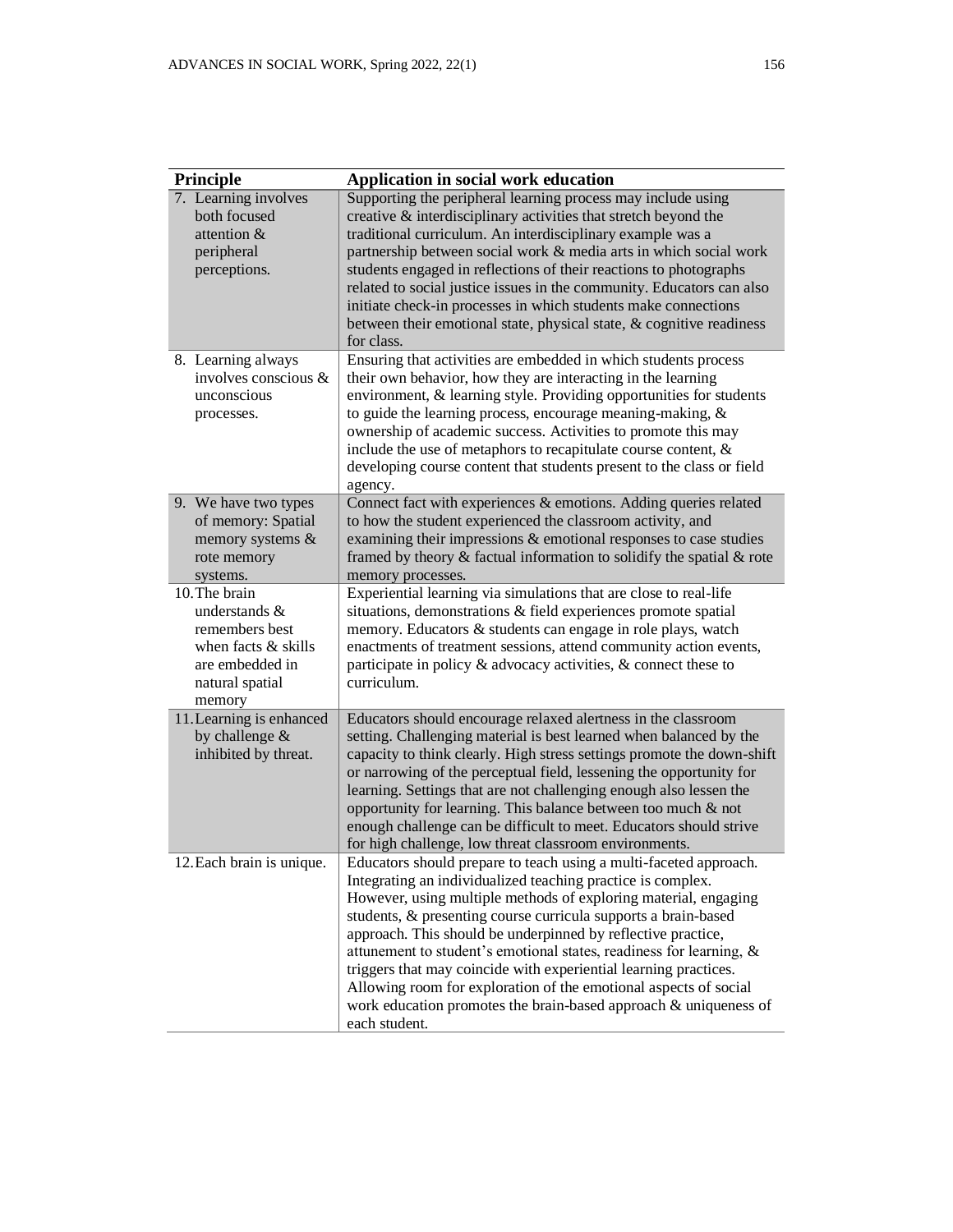The concept of a safe learning environment can readily be operationalized in the social work classroom as well as in online courses. Providing specific instructions, guidelines, and expectations to students can reduce anxiety and stress and promote a safe environment (Freeman & Wash, 2013). Availability of the instructor is another way to enhance feelings of safety among students. Ultimately, the instructor is responsible for the climate of the classroom setting. This includes setting standards of respectful interactions among students and between faculty and students, holding students accountable when disrespectful behavior is witnessed or experienced by fellow students, and setting up an atmosphere in which students feel open to asking questions and seeking feedback (Freeman & Wash, 2013; Moffett & Fleisher, 2013).

One key barrier to the implementation of brain-based learning in higher education and specifically in social work education is the lack of knowledge instructors have about brainbased learning (Winter, 2019). Offering workshops on brain-based learning to social work faculty may be one way to encourage incorporation of these concepts into the classroom setting. Additionally, the connection between trauma, chronic stress, and learning has been established. However, the ways in which brain-based learning can mitigate these conditions requires continued research. Future research on the positive and negative influences of mitigating stressors such as adverse childhood experiences on motivation, meaningful learning experiences, and service learning will better position educators and students for successful academic outcomes. Additionally, more research on tools for faculty to address the extenuating levels of stress and trauma experienced by students is paramount in the current social environment. Future research could focus on brain-based learning approaches in social work field courses, and other areas in which experiential learning is paramount to the overall educational experience.

## **References**

- Akyurek, E., & Afacan, O. (2013). Effects of brain-based learning approach on students' motivation and attitudes levels in science class. *Mevlana International Journal of Education*, *3*(1), 104-119[. https://doi.org/10.13054/mije.13.08.3.1](https://doi.org/10.13054/mije.13.08.3.1)
- Arnekrans, A. K., Calmes, S. A., Laux, J. M., Roseman, C. P., Piazza, N. J., Reynolds, J. L, Harmening, D., & Scott, H. L. (2018). College students' experiences of childhood developmental traumatic stress: Resilience, first-year academic performance, and substance use. *Journal of College Counseling*, *21*, 2-14. <https://doi.org/10.1002/jocc.12083>
- Askeland, G. A. (2003). Reality-play-experiential learning in social work training. *Social Work Education, 22* (4), 351-362. https://doi.org/10.1080/02615470309145
- Bărbieru, I. C. E. (2019). Motivation techniques for effective adult learning. *Journal of Romanian Literary Studies*, *17*, 643-648. http://old.upm.ro/jrls/JRLS-17/Rls%2017%2079.pdf
- Bethell, C. D., Newacheck, P., Hawes, E., & Halfon, N. (2014). Adverse childhood experiences: Assessing the impact on health and school engagement and the mitigating role of resilience. *Health Affairs*, *33*(12), 2106-2115. <https://doi.org/10.1377/hlthaff.2014.0914>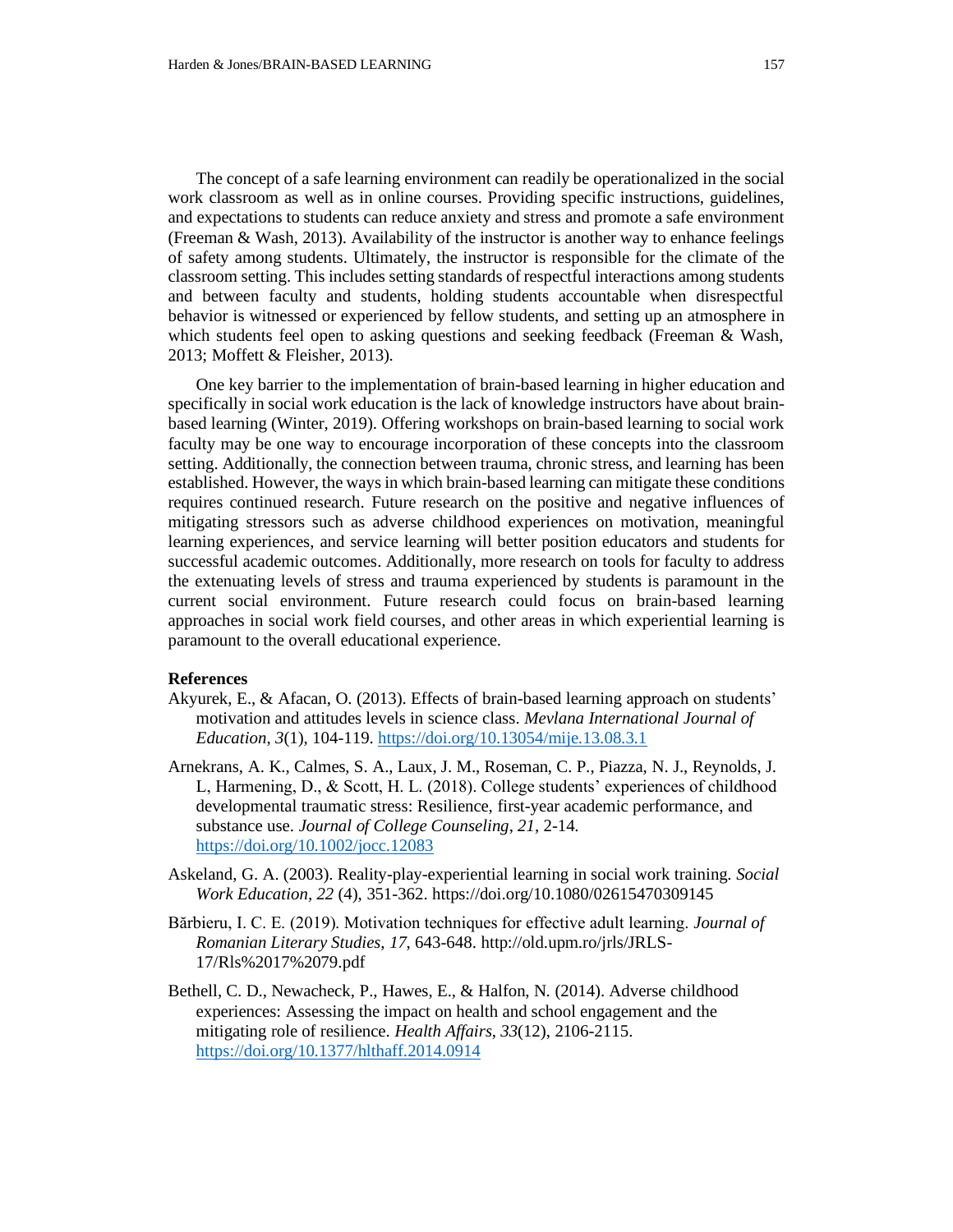- Boals, A., & Banks, J. B. (2020). Stress and cognitive functioning during a pandemic: Thoughts from stress researchers. *Psychological Trauma: Theory, Research, and Policy*, *12*(S1), S255-S257. <https://doi.org/10.1037/tra0000716>
- Branson, D. C., Radu, M. B., & Loving, J. D. (2019). Adverse childhood experiences scores: When social work students and trauma mix. *Journal of Baccalaureate Social Work*, *24*(1), 339-360.<https://doi.org/10.18084/1084-7219.24.1.339>
- Bryan, R. H. (2019). Getting to why: Adverse Childhood Experiences' impact on adult health. *Journal for Nurse Practitioners, 15*(2), 153-157. <https://doi.org/10.1016/j.nurpra.2018.09.012>
- Caine, G., & Caine, R. (1990). Understanding a brain-based approach to learning and teaching. *Educational Leadership*, *48*(2), 66-70.<https://eric.ed.gov/?id=EJ416439>
- Caine, R. (2000). Building the bridge from research to classroom. *Educational Leadership*, *58*(3), 59-61[. https://eric.ed.gov/?id=EJ617852](https://eric.ed.gov/?id=EJ617852)
- Caine, G., & Caine, R. (2006a, Summer). Meaningful learning and the executive functions of the brain. *New Directions for Adult Continuing Education*, *110*, 53-61. <https://doi.org/10.1002/ace.219>
- Caine, R. N., & Caine, G. (2006b). The way we learn. *Educational Leadership*, *64*(1), 50- 54.<https://eric.ed.gov/?id=EJ745634>
- Center on the Developing Child. (n.d.). *A guide to toxic stress*. <https://developingchild.harvard.edu/guide/a-guide-to-toxic-stress/>
- Chierichetti, M. (2021). *Understanding the role that non-academic factors play on students' experience during the COVID-19 pandemic*. [https://doi.org/10.1109/WEEF-](https://doi.org/10.1109/WEEF-GEDC49885.2020.9293665)[GEDC49885.2020.9293665](https://doi.org/10.1109/WEEF-GEDC49885.2020.9293665)
- Copeland, R. J., Howard, A. H., & Razuri, E. B. (2021). Teaching note- Understanding the impact of childhood adversity on social work students. *Journal of Social Work Education, 57*(2), 398-404.<https://doi.org/10.1080/10437797.2019.1671262>
- Cozolino, L., & Sprokay, S. (2006, Summer). Neuroscience and adult learning. *New Directions for Adult Continuing Education*, *110*, 11-19. <https://doi.org/10.1002/ace.214>
- Dam, N. (2013). Inside the learning brain: Cognitive neuroscience will shape the future of corporate learning practices. *Talen Development Magazine, 67*(4), 30-35. <https://www.td.org/magazines/td-magazine/inside-the-learning-brain>
- Dinmore, I. (1997). Interdisciplinary and integrative learning: An imperative for adult education. *Education, 117*(3), 452-467. [https://link.gale.com/apps/doc/A19471176/AONE?u=anon~cd2b468a&sid=googleSc](https://link.gale.com/apps/doc/A19471176/AONE?u=anon~cd2b468a&sid=googleScholar&xid=a0e9bbc3) [holar&xid=a0e9bbc3](https://link.gale.com/apps/doc/A19471176/AONE?u=anon~cd2b468a&sid=googleScholar&xid=a0e9bbc3)
- DuFour, R., DuFour, R., Eaker, R., & Many, T. (2006). *Learning by doing: A handbook for professional learning communities at work*. Solution Tree Press.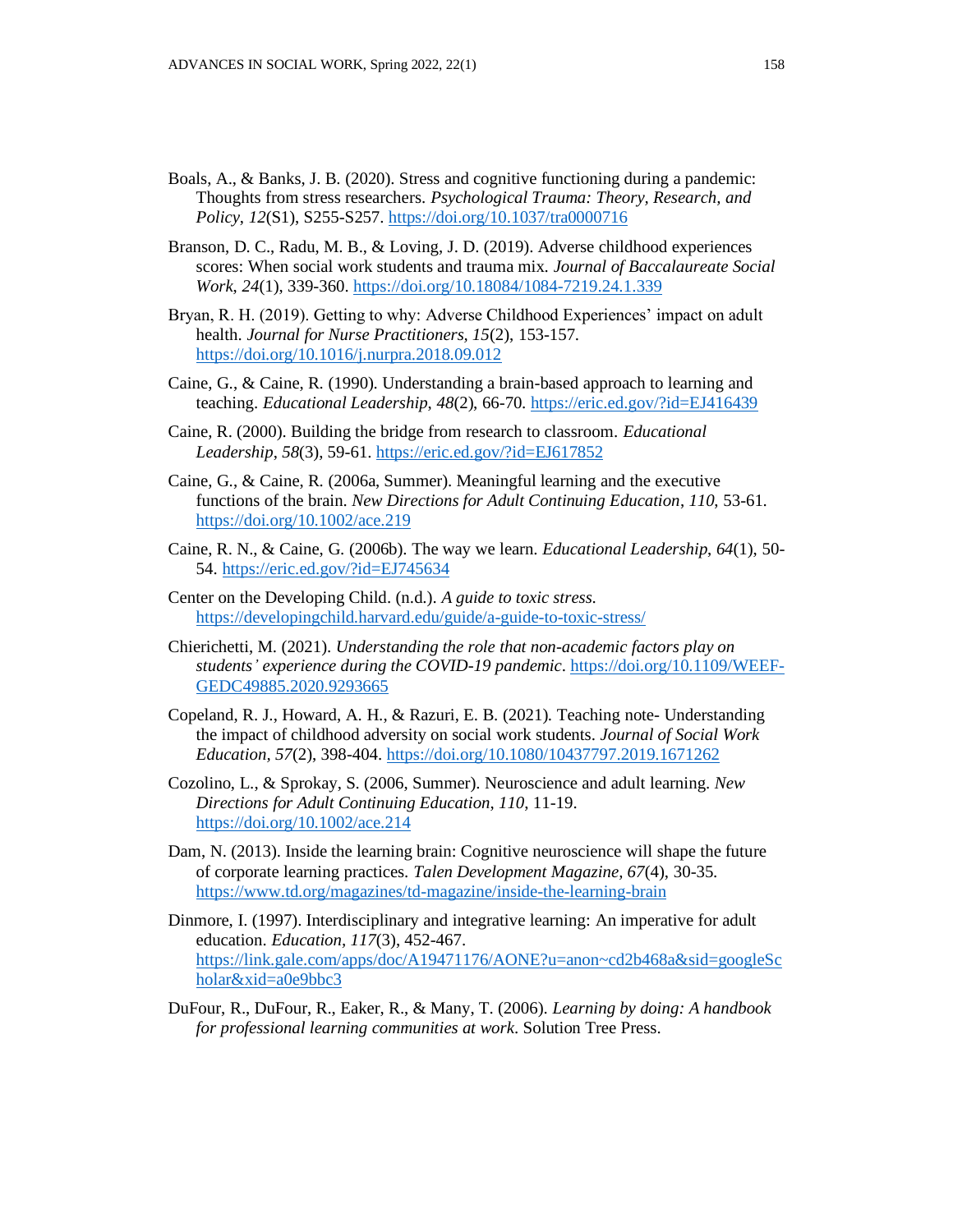- Duman, B. (2010). The effects of brain-based learning on the academic achievement of students with different learning styles. *Educational Sciences: Theory and Practice*, *10*(4), 2077-2103. [https://eric.ed.gov/?id=EJ919873](https://eric.ed.gov/?id=EJ919873%20)
- Dunn, E. C., Busso, D. S., Raffeld, M. R., Smoller, J. W., Nelson, C. A., Doyle, A. E., & Luk, G. (2016). Does developmental timing of exposure to child maltreatment predict memory performance in adulthood? Results from a large, population-based sample. *Child Abuse & Neglect*, *51*, 181-191.<https://doi.org/10.1016/j.chiabu.2015.10.014>
- Felitti, V. J., Anda, R. F., Nordenberg, D., Williamson, D. F., Spitz, A. M., Edwards, V., Koss, M. P., & Marks, J. S. (1998). Relationship of childhood abuse and household dysfunction to many of the leading causes of death in adults: The Adverse Childhood Experiences (ACE) study. *American Journal of Preventive Medicine*, *14*(4), 245-258. [https://doi.org/10.1016/S0749-3797\(98\)00017-8](https://doi.org/10.1016/S0749-3797(98)00017-8)
- Findlay, H. (2012). Cognitive neuroscience learning theories coupled with technologies: A conduit for deep and lasting learning. *Journal of Applied Learning Technology*, *2*(1), 27-31. [https://www.researchgate.net/publication/260337931\\_Cognitive\\_Neuroscience\\_Lear](https://www.researchgate.net/publication/260337931_Cognitive_Neuroscience_Learning_Theories_Coupled_with_Technologies_A_Conduit_for_Deep_and_Lasting_Learning) [ning\\_Theories\\_Coupled\\_with\\_Technologies\\_A\\_Conduit\\_for\\_Deep\\_and\\_Lasting\\_Le](https://www.researchgate.net/publication/260337931_Cognitive_Neuroscience_Learning_Theories_Coupled_with_Technologies_A_Conduit_for_Deep_and_Lasting_Learning) [arning](https://www.researchgate.net/publication/260337931_Cognitive_Neuroscience_Learning_Theories_Coupled_with_Technologies_A_Conduit_for_Deep_and_Lasting_Learning)
- Fischer, K. W. (2009). Mind, brain, and education: Building a scientific groundwork for learning and teaching. *Mind, Brain and Education*, *3*(1), 3-16. <https://doi.org/10.1111/j.1751-228X.2008.01048.x>
- Fogarty, R. (2009). *Brain-compatible classrooms* (3rd ed.). Corwin.
- Freeman, G., & Wash, P. (2013). You can lead students to the classroom, and you can make them think: Ten brain-based strategies for college teaching and learning success. *Journal on Excellence in College Teaching*, *24*(3), 99-120. <https://eric.ed.gov/?id=EJ1026152>
- Gozuyesil, E., & Dikici, A. (2014). The effect of brain based learning on academic achievement: A meta-analytic study. *Educational Sciences: Theory and Practice*, *14*(2), 642-648. <https://doi.org/10.12738/estp.2014.2.2103>
- Hershner, S. D., & Chervin, R. D. (2014). Causes and consequences of sleepiness among college students. *Nature and Science of Sleep*, *6,* 73–84. <https://doi.org/10.2147/NSS.S62907>
- Jensen, E. (2008a). A fresh look at brain-based education. *Phi Delta Kappan*, *89*(6), 408- 417. <https://doi.org/10.1177/003172170808900605>
- Jensen, E. (2008b). *Brain-based learning: A new paradigm of teaching* (2nd ed.). Corwin Press.
- Kahveci, A., & Ay, S. (2008). Different approaches Common implications: Brain-based and constructivist learning from a paradigms and integral model perspective. *Journal of Turkish Science Education*, *5*(3)*,* 108-123. [https://www.researchgate.net/publication/26571388\\_Different\\_Approaches\\_-](https://www.researchgate.net/publication/26571388_Different_Approaches_-_Common_Implications_Brain-Based_And_Constructivist_Learning_From_A_Paradigms_And_Integral_Model_Perspective)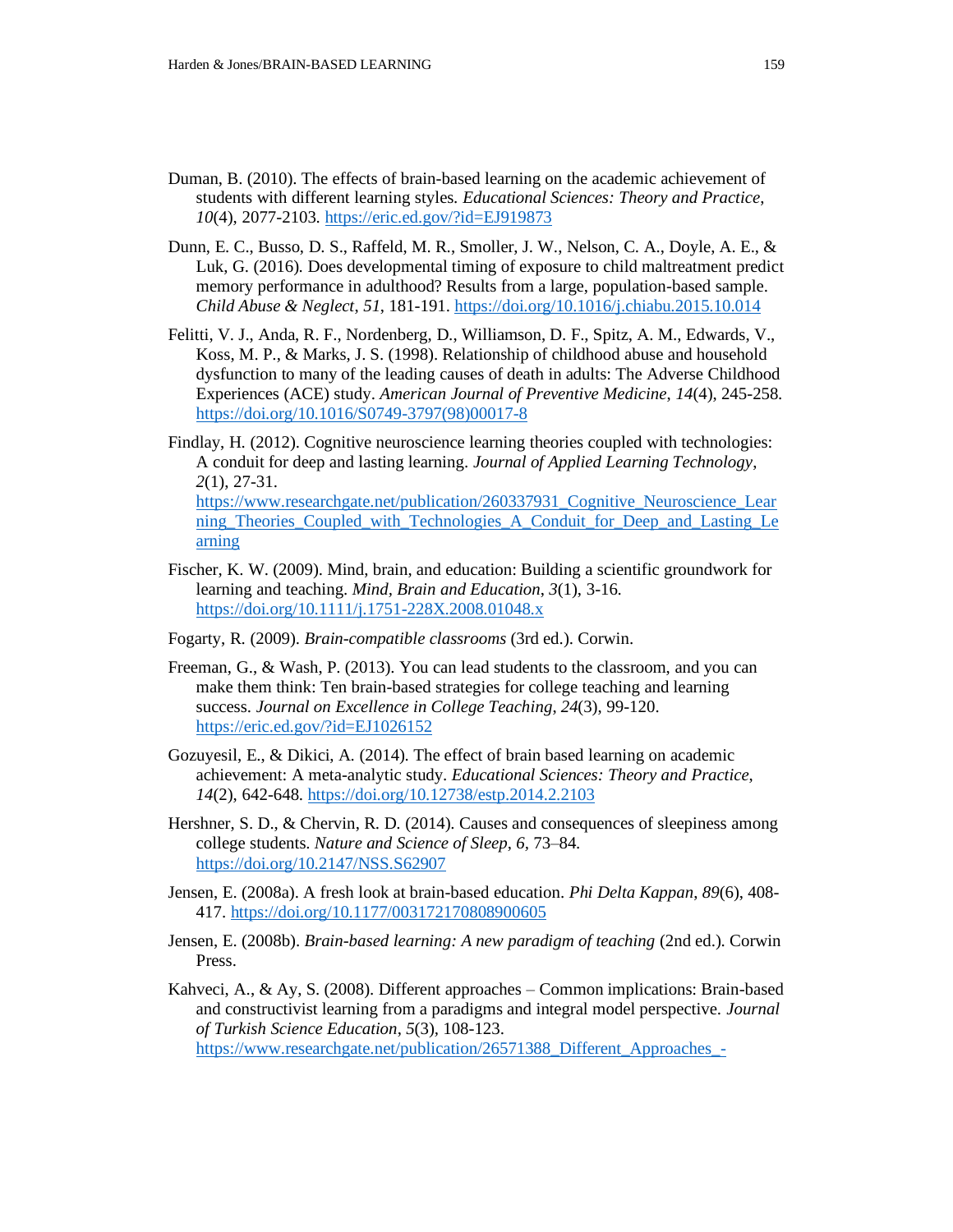[\\_Common\\_Implications\\_Brain-](https://www.researchgate.net/publication/26571388_Different_Approaches_-_Common_Implications_Brain-Based_And_Constructivist_Learning_From_A_Paradigms_And_Integral_Model_Perspective)

[Based\\_And\\_Constructivist\\_Learning\\_From\\_A\\_Paradigms\\_And\\_Integral\\_Model\\_Per](https://www.researchgate.net/publication/26571388_Different_Approaches_-_Common_Implications_Brain-Based_And_Constructivist_Learning_From_A_Paradigms_And_Integral_Model_Perspective) [spective](https://www.researchgate.net/publication/26571388_Different_Approaches_-_Common_Implications_Brain-Based_And_Constructivist_Learning_From_A_Paradigms_And_Integral_Model_Perspective)

- Karatekin, C. (2018). Adverse Childhood Experiences (ACEs), stress and mental health in college students. *Stress and Health*, *34*(1), 36-45.<https://doi.org/10.1002/smi.2761>
- Knight, C. (2010). Indirect trauma in the field practicum: Secondary traumatic stress, vicarious trauma, and compassion fatigue among social work students and their field instructors. *Journal of Baccalaureate Social Work*, *15*(1), 31-52. <https://doi.org/10.18084/basw.15.1.l568283x21397357>
- Kolb, B., Mychasuik, R., Muhammad, A., Yilin, L., Frost, D., & Gibb, R. (2012). Experience and the developing prefrontal cortex*. Proceedings of the National Academy of Sciences of the United States of America*, *109*(2), 17186-17193. <https://doi.org/10.1073/pnas.1121251109>
- Lidiastuti, A. E., Susilo, H., & Lestari, U. (2020). The development exair based on brainbased learning and whole brain teaching (exair-brain learning) and its effect on learning outcome for senior high school. *Journal of Physics: Conference Series*, *1440*, 1-7[. http://doi.org/dqkk](http://doi.org/dqkk)
- Loudermilk, E., Loudermilk, K., Obenauer, J., & Quinn, M. A. (2018). Impact of adverse childhood experiences (ACEs) on adult alcohol consumption behaviors. *Child Abuse & Neglect*, *86*, 368-374. <https://doi.org/10.1016/j.chiabu.2018.08.006>
- Mahdy, M. A. A. (2020). The impact of COVID-19 pandemic on the academic performance of veterinary medical students. *Frontiers in Veterinary Science*, *7*, 1-8. <https://doi.org/10.3389/fvets.2020.594261>
- Merians, A. N., Baker, M. R., Frazier, P., & Lust, K. (2019). Outcomes related to adverse childhood experiences in college students: Comparing latent class analysis and cumulative risk. *Child Abuse & Neglect*, *87*, 51-64. <https://doi.org/10.1016/j.chiabu.2018.07.020>
- Merrick, M. T., Ports, K. A., Ford, D. C., Afifi, T. O., Gershoff, E. T., & Grogan-Kaylor, A. (2017). Unpacking the impact of adverse childhood experiences on adult mental health. *Child Abuse & Neglect*, *69*, 10-19. <https://doi.org/10.1016/j.chiabu.2017.03.016>
- Mersky, J. P., Topitzes, J., & Reynolds, A. J. (2013). Impacts of adverse childhood experiences on health, mental health, and substance use in early adulthood: A cohort study of an urban, minority sample in the U.S. *Child Abuse and Neglect*, *37*(11), 917- 925.<https://doi.org/10.1016/j.chiabu.2013.07.011>
- Metzler, M., Merrick, M. T., Klevens, J., Ports, K. A., & Ford, D. C. (2017). Adverse childhood experiences and life opportunities: Shifting the narrative. *Children and Youth Services Review*, *72*, 141-149. <https://doi.org/10.1016/j.childyouth.2016.10.021>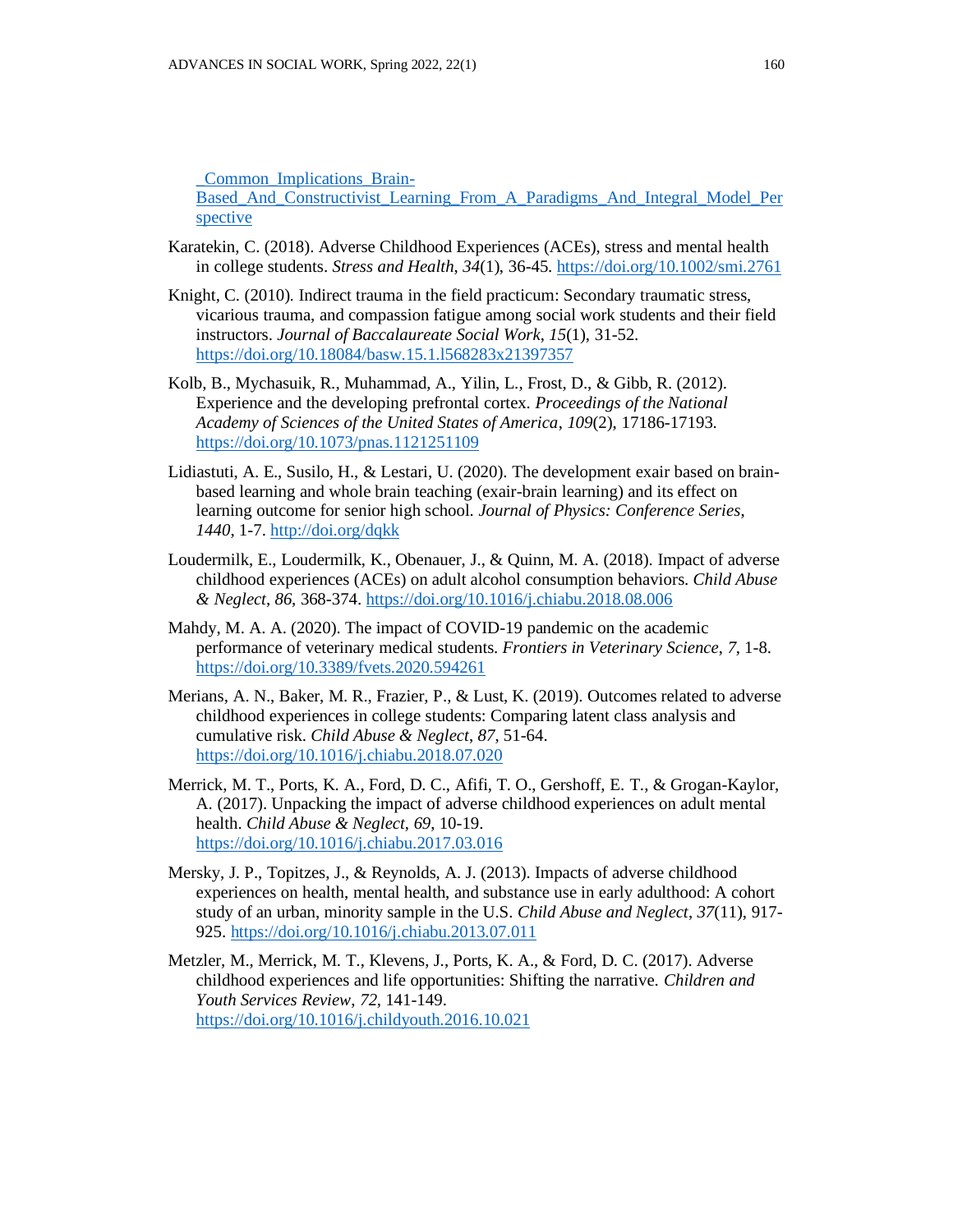- Miller, G. E., Chen, E., & Zhou, E. S. (2007). If it goes up, must it come down? Chronic stress and the hypothalamic pituitary-adrenocortical axis in humans. *Psychological Bulletin*, *133*(1), 25-45.<https://doi.org/10.1037/0033-2909.133.1.25>
- Miller, R. L., Rycek, R. F., & Fritson, K. (2011). The effects of high impact learning experiences on student engagement. *Procedia -Social and Behavioral Sciences*, *15*, 53-59.<https://doi.org/10.1016/j.sbspro.2011.03.050>
- Moffett, N., & Fleisher, S. C. (2013). Matching neurobiology of learning to teaching principles. *Journal on Excellence in College Teaching*, *24*(3)*,* 121-151. <https://eric.ed.gov/?id=EJ1026148>
- Montez, J. K., & Hayward, M. D. (2014). Cumulative childhood adversity, educational attainment, and active life expectancy among U.S. adults. *Demography*, *51*(2), 413- 435.<https://doi.org/10.1007/s13524-013-0261-x>
- Nwokah, E. E., & Leafblad, S. (2013). Service learning to promote brain-based learning in undergraduate teaching. *Journal of Excellence in College Teaching*, *24*(3)*,* 69-98. <https://eric.ed.gov/?id=EJ1026150>
- Ozden, M., & Gultekin, M. (2008). The effects of brain-based learning on academic achievement and retention on knowledge in science course. *Electronic Journal of Science Education*, *12*(1), 1-17.<http://ejse.southwestern.edu/article/view/7763>
- Pascoe, M. C., Hetrick S. E., & Parker, A. G. (2020). The impact of stress on students in secondary and higher education. *International Journal of Adolescence and Youth*, *25*(1), 104-112.<https://doi.org/10.1080/02673843.2019.1596823>
- Romash, I. (2020). The nature of the manifestation of procrastination, level of anxiety and depression in medical students in a period of altered psycho-emotional state during forced social distancing because of pandemic COVID-19 and its impact on academic performance. *Mental Health: Global Challenges Journal*, *4*(2), 6-11. <https://doi.org/10.32437/mhgcj.v4i2.92>
- Salem, A. A. M. S. (2017). Engaging ESP Students with brain-based learning for improved listening skills, vocabulary retention and motivation. *English Language Teaching*, *10*(12), 182-195.<https://doi.org/10.5539/elt.v10n12p182>
- Samur, Y., & Duman, B. (2011). How an awareness of the biology of learning may have an effect on performance. *Education as Change*, *15*(2), 257-270. <https://doi.org/10.1080/16823206.2011.619139>
- Schreiner, M., Rothenberger, C., & Sholtz, A. (2013). Using brain research to drive college teaching: Innovations in universal course design. *Journal on Excellence in College Teaching*, *24*(3)*,* 29-50.<https://eric.ed.gov/?id=EJ1026146>
- Sesmiarni, Z. (2015). Brain based teaching model as transformation of learning paradigm in higher education. *Al-Ta Lim Journal*, *22*(3), 266-275. <https://doi.org/10.15548/jt.v22i3.141>